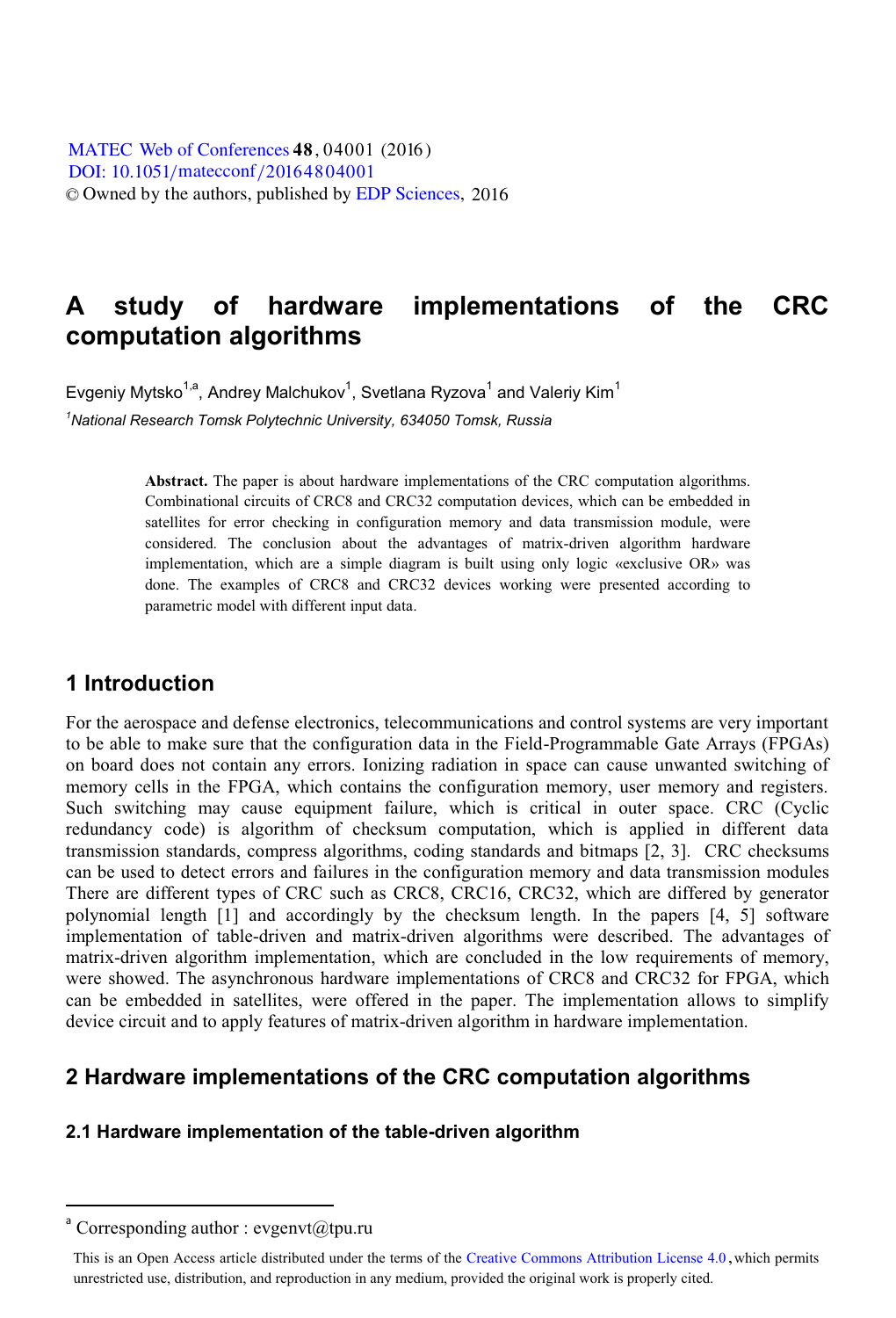Functional diagram of the asynchronous hardware implementation was developed using block-based design in Quartus II for FPGA Cyclone. Figure 1 shows functional diagram of CRC8 computation device. A byte of data which is summed by modulo 2 with *init* [7..0] according to parametric model is supplied to *data* [7..0] input. A byte of CRC is supplied to *crc* [7..0] input.



**Figure 1.** Functional diagram of CRC8 computation device.



**Figure 2.** The combinational circuit of hardware implementation of CRC8 table-driven algorithm.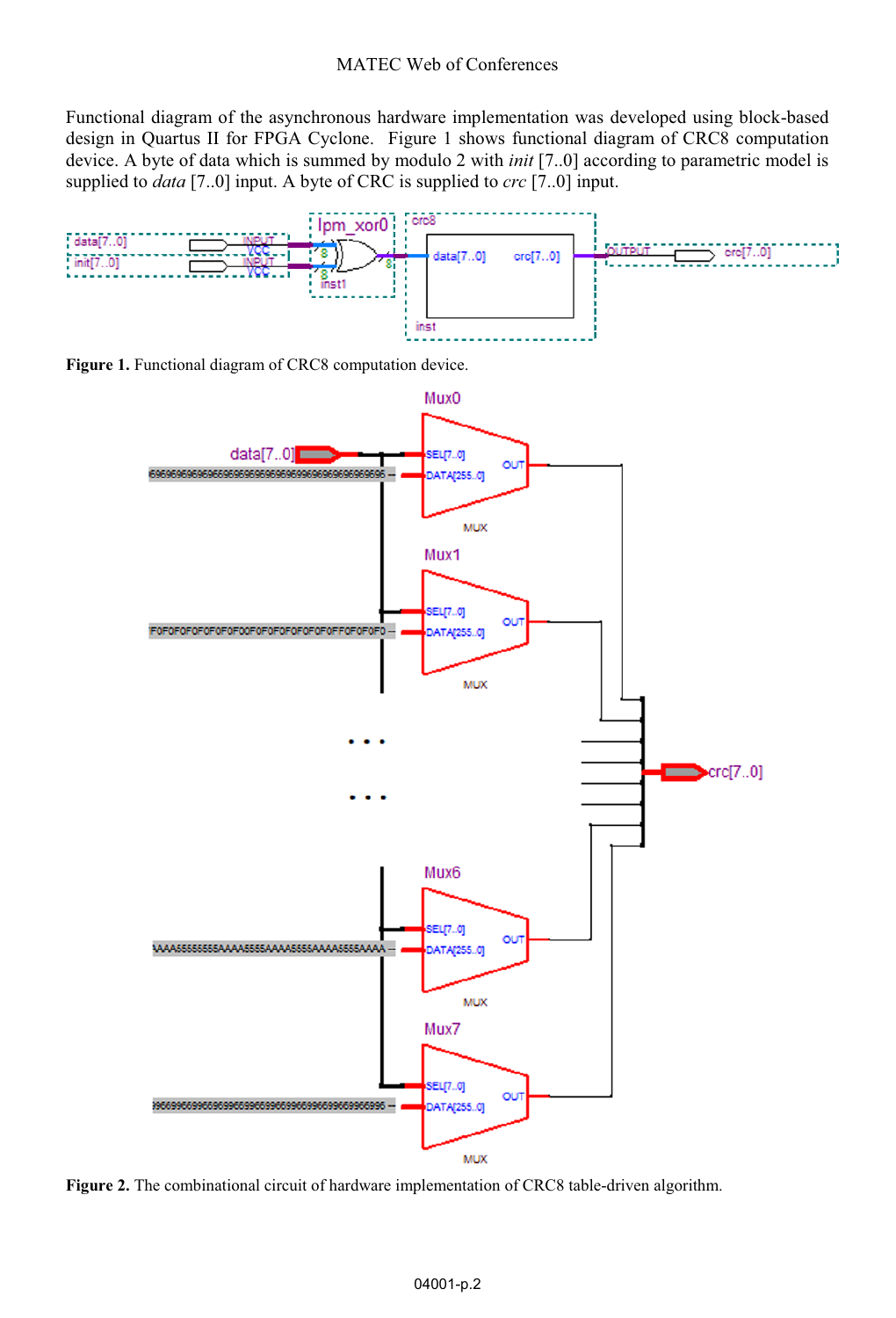Figure 2 presents the combinational circuit of hardware implementation of CRC8 table-driven algorithm with storage elements (for constant storing) and multiplexers.

According to the table-driven algorithm of CRC computation [4] a byte of data is summed by modulo 2 with checksum byte (the initial value of checksum is chosen by parametric model of algorithm [4]). After that the result of addition is used to index of the table which is filled by reminders of all byte combinations by generator polynomial. The value from the table is a CRC8 checksum. CRC32 computation algorithm is similar to CRC8 with the exception of some features. In this case the length of CRC, the length of generator polynomial and the length of table elements increases to 32 bits.



**Figure 3.** Functional diagram of CRC32 computation device.

For the hardware implementation of CRC32 an additional input *init* [31..0] for circuit is required. 32-bit initial value of CRC32 is supplied to the *init* input according to parametric model. A Low byte of *init* (7 – 0 bits) is summed by modulo 2 with data byte. Then similarly to CRC8 the element of the table is selected and summed by modulo 2 with high three bytes of *init*  $(31 - 8$  bits), which are shifted to the right 8 times. Figure 3 shows functional diagram of CRC32 computation device.

In the CRC32 implementation for table-driven algorithm logic «exclusive OR» will be added to combination circuit and the length of constant will be increased. Herewith the hardware implementation of matrix-driven algorithm of CRC computation allows to avoid multiplexors, storage usage and build combinational circuit using only logic «exclusive OR».

#### **2.2 Hardware implementation of the matrix-driven algorithm**

Feature of matrix-driven algorithm of CRC computation is multiplication by modulo 2 of vector (input byte) by matrix [6] which is calculated based on generator polynomial. The feature allows implement matrix-driven algorithm by combinational circuit without storage using only logic «exclusive OR». Figure 4 represents multiplication by modulo 2 of vector by matrix.



**Figure 4.** Multiplication by modulo 2 of vector by matrix.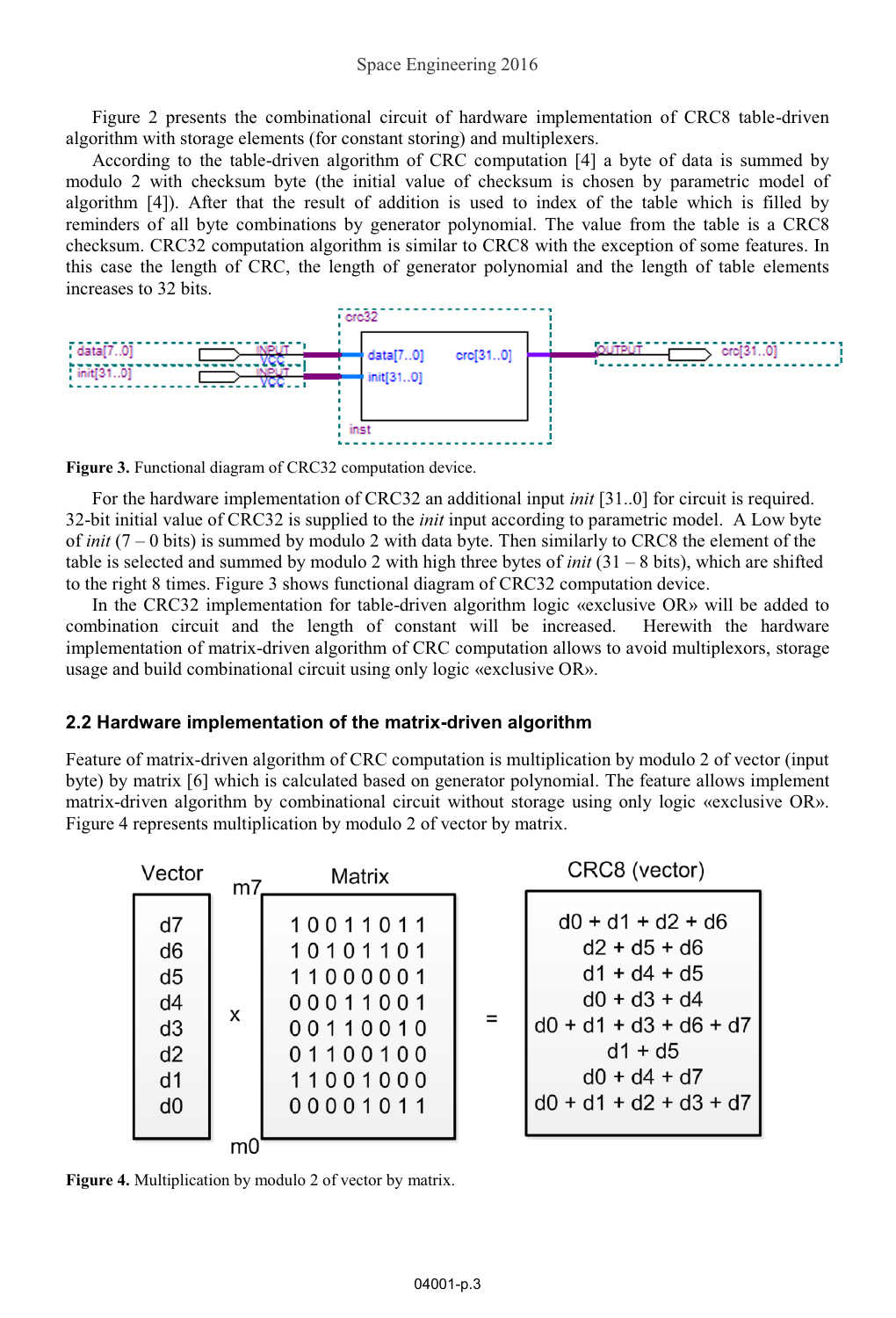Thus, figure 5 represents the combinational circuit of CRC8 computation by matrix algorithm. There are no multiplexors and constants in the circuit. CRC computation is produced without storage elements using only logic «exclusive OR», which is a feature of matrix algorithm hardware implementation.





The combinational circuit for CRC32 matrix algorithm is built similarly, but the length of matrix values is increased to 32, which increases the number of logic elements «exclusive OR».

Developed combinational circuits are represented in functional blocks (figures 1, 3) and allow compute CRC for one data byte. CRC computation for data packet is produced by serial communication of functional blocks. Figure 6 shows the diagram of CRC8 matrix hardware implementation such as part of emergency protection system. Each next byte is summed by modulo 2 with computed CRC and result is supplied to next CRC8 block input.

Thus, asynchronous hardware implementation of matrix algorithm has an advantage over tabledriven which is reflected in the simplicity of circuit, the absence in the circuit multiplexers and storage elements.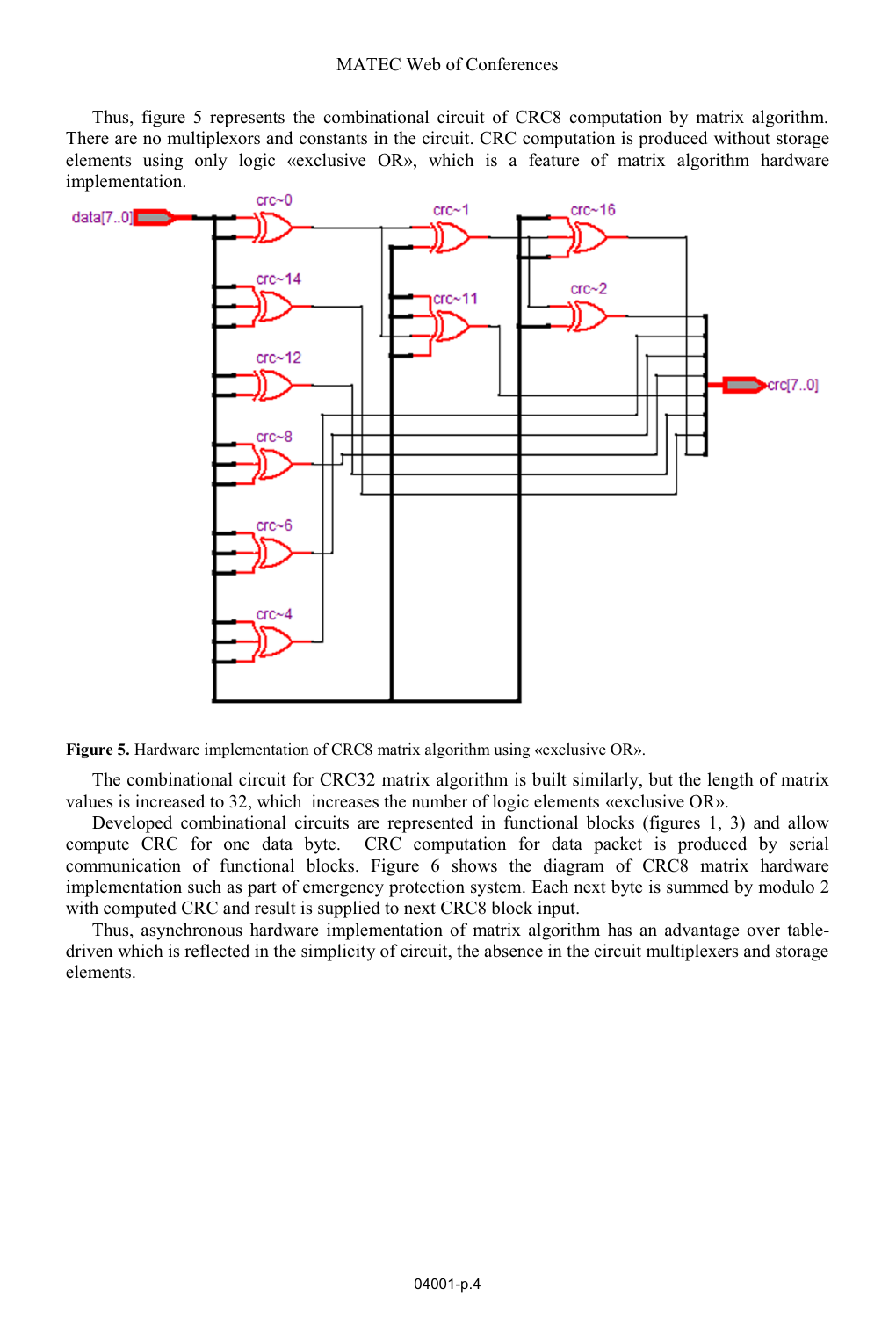

Figure 6. Functional diagram of CRC8 computation for 3 data bytes.

# **3 Testing of the hardware implementations**

Simulation of CRC computation for FPGA Cyclone for different input data was conducted to ensure efficiency of developed devices. Table 1 presents parametric model for CRC8 computation [4]. Figure 7 shows results of CRC8 computation for table-driven and matrix-driven algorithm.

| Parameter | Value   |
|-----------|---------|
| Name      | "CRC 8" |
| Width     | 8       |
| Poly      | 0x9B    |
| Init      | 0x00    |
| RefIn     | False   |
| RefOut    | False   |
| XorOut    | 0x00    |
| Check     | 0x25    |

**Table 1.** Parametric model of CRC8.

In hardware implementation of CRC algorithms such as in software implementation the parametric model can be changed by changing *Poly, Init, Refln, ReflnOut, XorOut* parameters. However unlike a software implementation in hardware each parameter requires I/O FPGA pins which prevent parametric model control. Usually for a hardware implementation determined parametric model is selected for the device. In the developed devices only the *Init* parameter can be changed.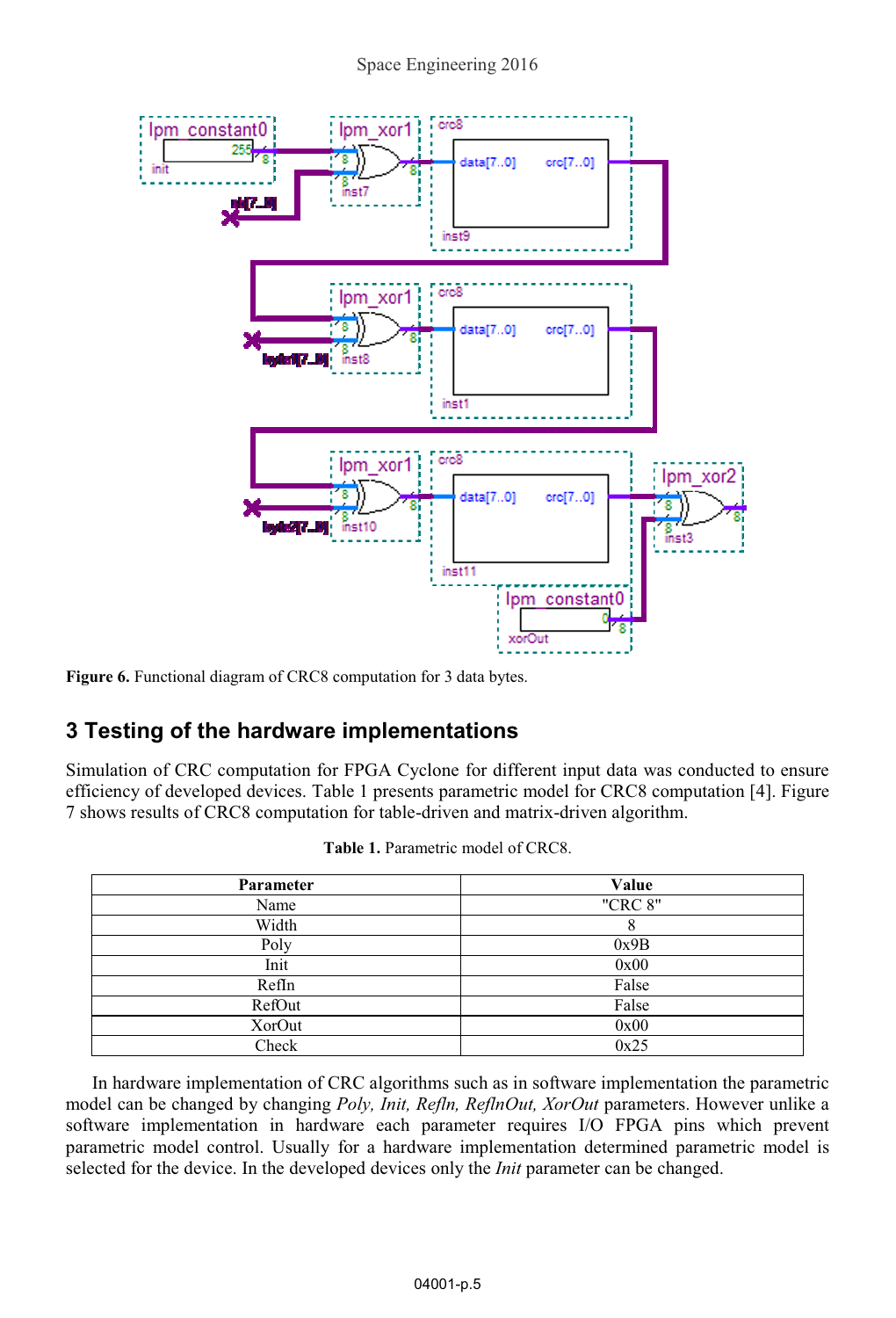#### MATEC Web of Conferences

|         | [0 <sub>ps</sub> ] | $100.0$ ns | $200.0$ ns |    | $300.0$ ns |    | $400.0$ ns |    | $500.0$ ns |           | $600.0$ ns |    | 700.0 ns |           | 800.0r |
|---------|--------------------|------------|------------|----|------------|----|------------|----|------------|-----------|------------|----|----------|-----------|--------|
| Name    | $\bf{0}$ ps        |            |            |    |            |    |            |    |            |           |            |    |          |           |        |
|         |                    |            |            |    |            |    |            |    |            |           |            |    |          |           |        |
| El init |                    |            |            | 00 |            |    |            |    |            | FF        |            | 00 |          |           |        |
| 国 data  | 00                 |            | ΑA         | 00 |            | اک |            | 00 |            | AA        |            | UU |          |           |        |
| $E$ crc |                    | 00         | <b>DB</b>  | 00 |            | CD |            | 00 |            | <b>AU</b> |            | 00 |          | <b>B6</b> |        |

**Figure 7.** The results of CRC8 device testing.

Thus, values 0xAA and 0x31 are supplied to input *data* for testing device; values 0x00 and 0xFF are supplied to *init* input. Other values of parametric model do not change. Figure 8 shows the result of CRC8 computation by software for the same parametric model.

| <b>CRC</b> parameters                                                      |  |  |  |  |  |  |  |  |
|----------------------------------------------------------------------------|--|--|--|--|--|--|--|--|
| <b>CRC</b> order (164)<br>$\vert$ 8                                        |  |  |  |  |  |  |  |  |
| CRC polynom (hex)<br>9B<br>reverse!                                        |  |  |  |  |  |  |  |  |
| • nondirect<br>o direct<br>Initial value (hex)<br>00<br>convert!           |  |  |  |  |  |  |  |  |
| 00<br><b>Final XOR value</b> (hex)                                         |  |  |  |  |  |  |  |  |
| ■ reverse CRC result before Final XOR<br>$\blacksquare$ reverse data bytes |  |  |  |  |  |  |  |  |
| <b>CRC-CCITT</b><br><b>CRC-16</b><br><b>CRC-32</b><br>clear                |  |  |  |  |  |  |  |  |
| Data sequence                                                              |  |  |  |  |  |  |  |  |
| %AA<br>clear                                                               |  |  |  |  |  |  |  |  |
| <b>Result</b>                                                              |  |  |  |  |  |  |  |  |
| DB (hex), 1 data byte<br>compute!                                          |  |  |  |  |  |  |  |  |

**Figure 8.** The result of CRC8 computation by software with the same parametric model.

Table 2 presents parametric model for CRC32 computation [4]. Figure 9 shows the results of CRC32 computation for table-driven and matrix-driven algorithms using the parametric model. Figure 10 shows the results of CRC32 computation by software with the same parametric model.

| Parameter | Value      |
|-----------|------------|
| Name      | "CRC 32"   |
| Width     | 32         |
| Poly      | 0x04C11DB7 |
| Init      | 0x00000000 |
| RefIn     | False      |
| RefOut    | False      |
| XorOut    | 0x00000000 |
| Check     | 0x89A1897F |

|  | <b>Table 2.</b> Parametric model of CRC32. |
|--|--------------------------------------------|
|--|--------------------------------------------|

|             | $\beta_{\rm{ps}}$ | 100.0 <sub>ns</sub> | $200.0$ ns      | $300.0$ ns | $400.0$ ns | $500.0$ ns |                  | 600.0 ns | 700.0 ns<br>800.0r |
|-------------|-------------------|---------------------|-----------------|------------|------------|------------|------------------|----------|--------------------|
| Name 0 ps   |                   |                     |                 |            |            |            |                  |          |                    |
| El init<br> |                   |                     | 00000000        |            |            |            | <b>FFFFFFFFF</b> | 00000000 | <b>FFFFFFFFF</b>   |
| 国 data      | 00                | AA                  | 00              |            | 31         | 00         | AA               | 00       |                    |
| $E$ crc     | 00000000          |                     | <b>DEA580D8</b> | 00000000   | D0F37027   | 00000000   | 6FAD3F91         | 00000000 | 61FBCF6E           |

**Figure 9.** The results of CRC32 device testing.

Values 0xAA and 0x31 are supplied to input *data* for testing device; values 0x00000000 and 0xFFFFFFFF are supplied to *init* input. Other values of parametric model do not change.